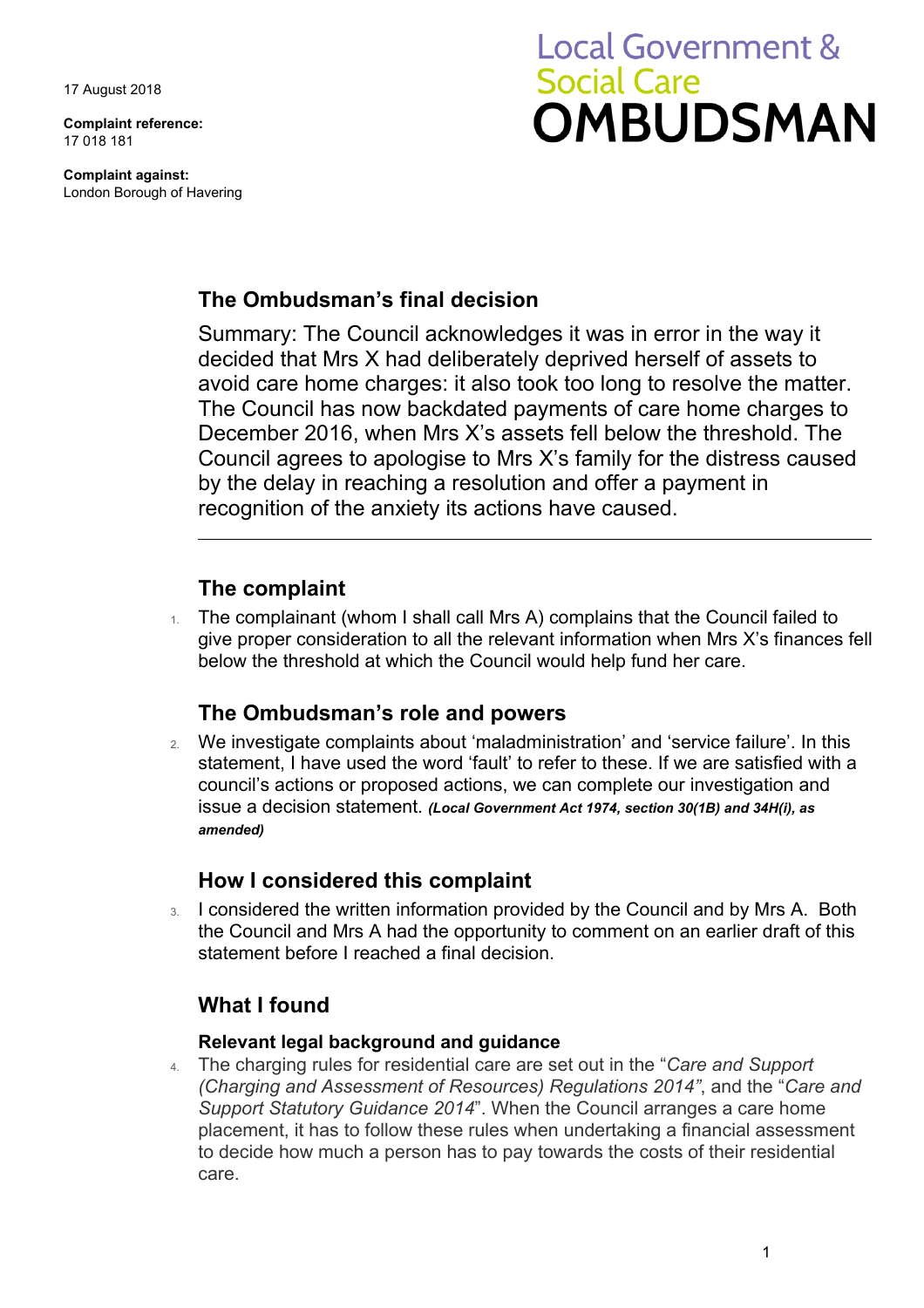- capital has reduced to less than the upper capital limit, they only have to pay an 5. The rules state that people who have over the upper capital limit are expected to pay for the full cost of their residential care home fees. However, once their assessed contribution towards their fees.
- 6. The council must assess the means of people who have less than the upper capital limit, to decide how much they can contribute towards the cost of the care home fees.
- *and enabling them to live fulfilling and independent lives. However, it is also*  7. The *Care and Support Statutory Guidance 2014* says "*People with care and support needs are free to spend their income and assets as they see fit, including making gifts to friends and family. This is important for promoting their wellbeing important that people pay their fair contribution towards their care and support costs".*
- 8. The *Guidance* goes on to say, "*There may be many reasons for a person depriving themselves of an asset. A local authority should therefore consider the following before deciding whether deprivation for the purpose of avoiding care and support charges has occurred:*

(a) whether avoiding the care and support charge was a significant motivation in  *could the person have a reasonable expectation of the need for care and the timing of the disposal of the asset; at the point the capital was disposed of support?* 

 *(b) did the person have a reasonable expectation of needing to contribute to the cost of their eligible care needs?* 

#### **What happened - background**

 $\overline{a}$ 

- 9. Mrs X, who is now 92, lived in her own home (a former Council-owned first-floor her own home as she could no longer access the stairs safely: she decided to sell flat which she had bought under the Right to Buy scheme in the 1980s) until March 2013. After a fall she was admitted to hospital. She was unable to return to her flat and move into ground- floor sheltered accommodation.
- 10. While Mrs X's flat was for sale, she moved on a temporary basis into a care home where she funded her own care.
- the sale money she repaid a loan of £20,000 to her daughter for help with the purchase of the flat in the 1980s, she made several monetary gifts to 11. Mrs X's house was sold in July 2013 for £147,038 (after sale expenses). From grandchildren and she continued to live a out-going life.
- 12. Mrs A says that although the family had found a suitable warden-controlled property for Mrs X, it became clear in consultation with the warden and members of the clinical and care team looking after Mrs X that because of the falls risk she would not be able to leave residential accommodation.
- 13. Mrs X remained in the care home until November 2015 when she moved into a nursing home, as her health had deteriorated and she had dementia.

#### **The financial assessment and deprivation decision**

 had contacted the Council earlier but been told to come back when Mrs X's 14. In late 2016 Mrs X's family approached the Council for assistance with care home fees; they said Mrs X's finances had now fallen below £3000. (Mrs A says they finances had fallen below the threshold).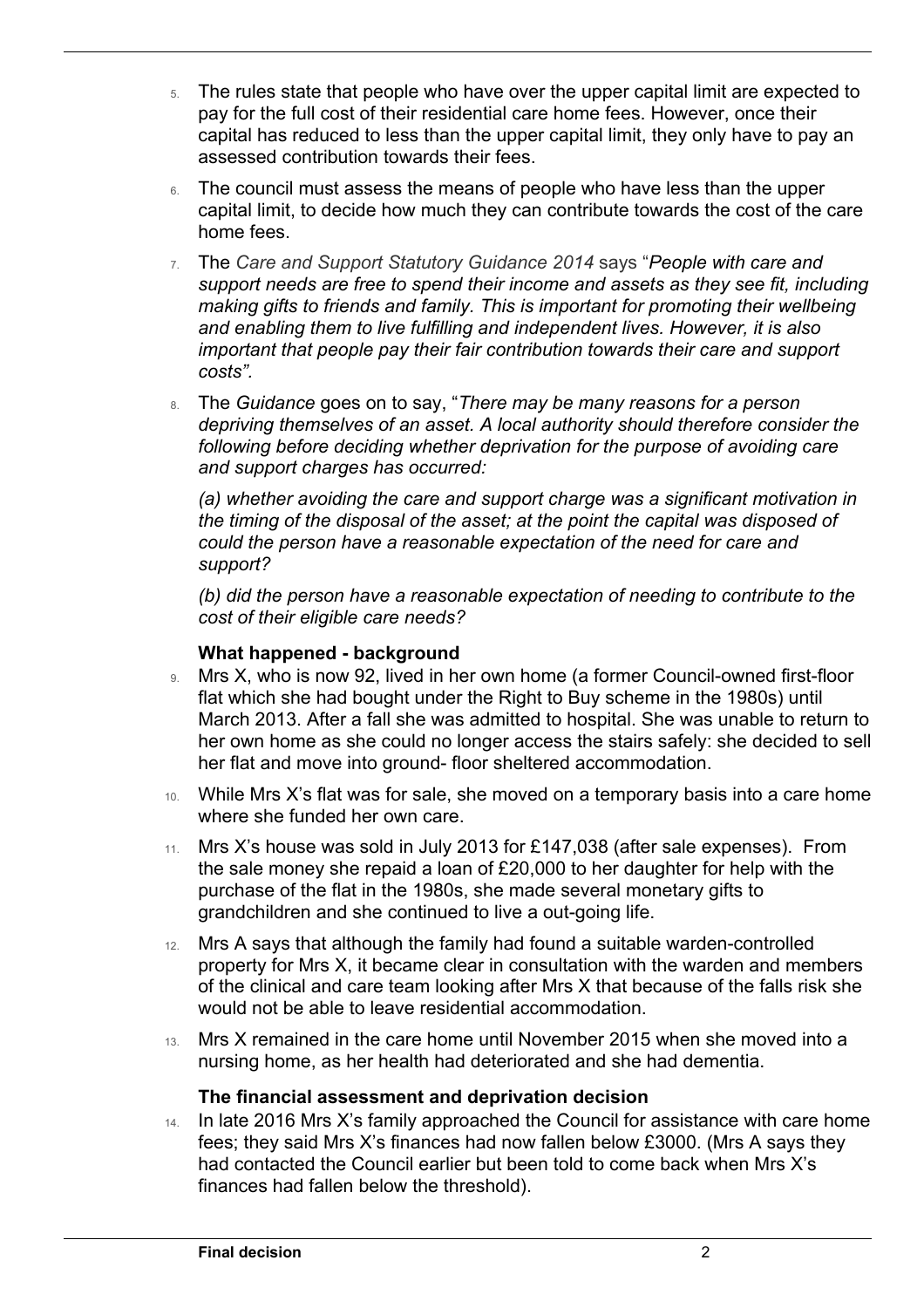- should still have had around £63,000 remaining in savings. In March 2017, after the Council wrote to Mrs X to say it had concluded that "*deprivation had occurred*" 15. The Council carried out a financial assessment in January 2017. It calculated that based on the amount of capital available after the sale of her property, Mrs X discussion with Mrs X's family about the way in which the money had been spent, and it would not be funding her care home placement.
- accommodation and not into a care home. She added that while in the first care home, Mrs X played a full part in the life of the home: visited the hairdresser and 16. In April 2017 Mrs A complained to the Council and asked for a review of the decision. She said that in 2013 when Mrs X repaid the loan of £20,000 and made gifts to her grandchildren she had every intention of moving into sheltered beautician, enjoyed shopping trips and went out for lunch and dinner to restaurants to meet her family. She said since moving into a care home in 2013 Mrs X had spent nearly £170,000 on care fees and questioned how that could be considered as intentionally avoiding care charges.
- that it would take responsibility for funding Mrs X's care backdated to the date 17. The Council continued to correspond with Mrs A and in July 2017, wrote to say when her assets fell below the threshold amount. However, it said unless it received evidence of repayment of the loan and the other use of money it intended to recover from her family the difference between what it would have charged if the disputed assets had not been transferred.
- charges. It was not until January 2018 when the care home contacted Mrs A about the lack of payments that the Council realised it had failed to put the 18. The Council did not, in the event, take the required action to pay the care home payment system in place.
- 19. Mrs A complained to the Ombudsman in February 2018. She said the Council had failed to respond properly to her complaints and could not explain how it considered Mrs X had spent "*excessively*".

#### **The Council's response**

- 20. The Council says it now recognizes there have been significant failings in the way it has considered this matter; both in terms of its initial decision about deprivation and in its delay in resolving the matter since then.
- pursue further the question of deprivation. 21. It has now funded the placement backdated to December 2016 and will not
- 22. The Council has also reviewed its system for approving decisions about deprivation.

#### **Analysis**

 $\overline{a}$ 

- 23. The Council acted in error in the way it concluded there had been deprivation of assets. It did not properly consider the evidence under the terms of the statutory guidance.
- 24. The Council now recognises that there were failings and proposes to remedy them.

# **Agreed action**

 25. Within one month of my final decision, the Council will apologise formally to Mrs X's family for the distress caused by the lengthy delay in resolving this matter.